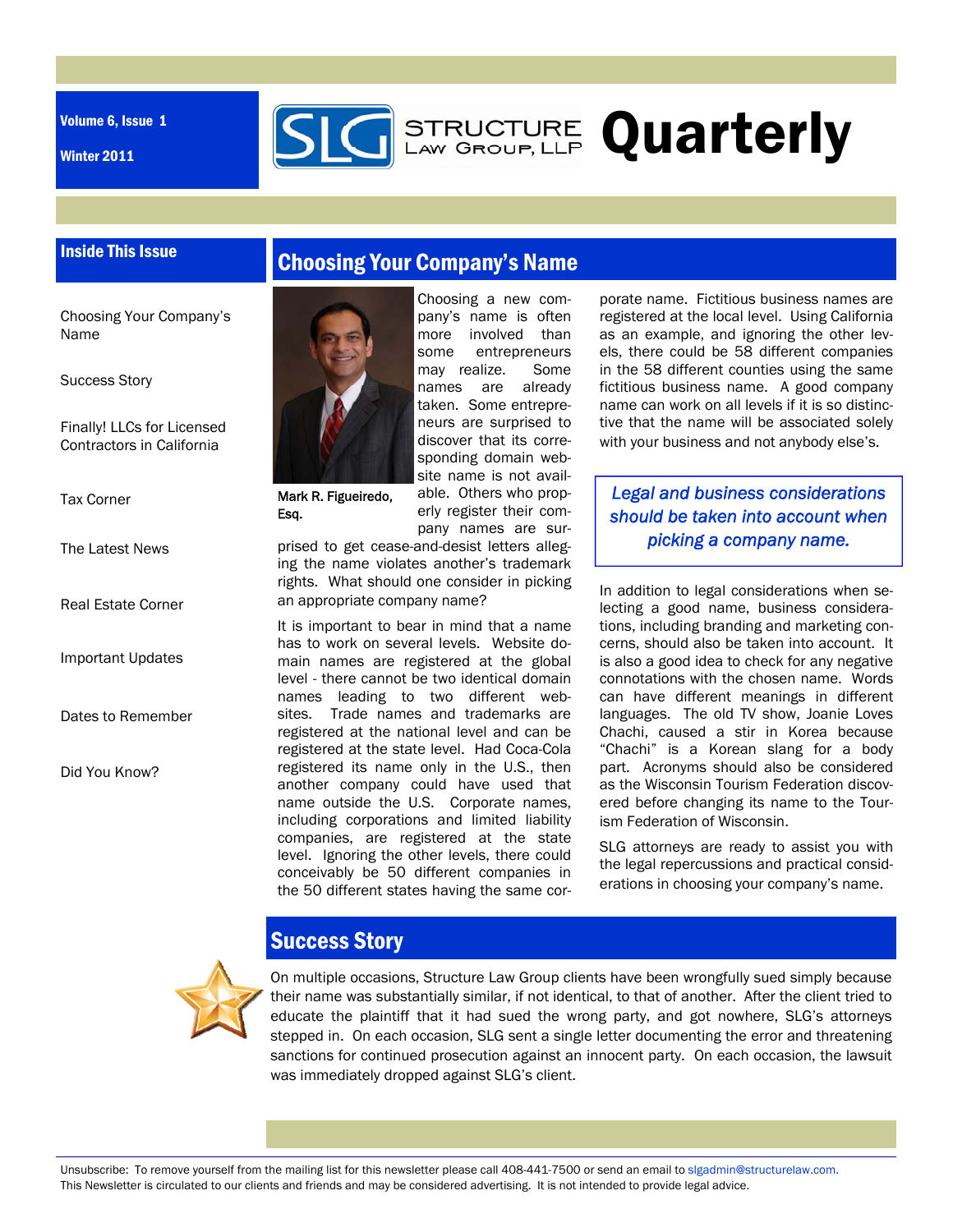## Finally! LLCs for Licensed Contractors in California

fornia limited liability company ("LLC") to operate as a licensed contractor. However, the Contractors' State License Board is only required to start processing 2012.

Tamara B. Pow, Esq.

applications no later than January 1, For years, contractors were limited by a provision in the LLC Act that said an LLC

As of January 1, 2011, the California Corporations Code finally allows a Cali-

may not "render professional services, as defined in Section 13401 and in Section 13401.3, in this state." Section

13401 defines professional services as "any type of professional services that may be lawfully rendered only pursuant to a license, certification, or registration authorized by the Business and Professions Code, the Chiropractic Act, or the Osteopathic Act." In addition, a section of the Contractors' State License Law provided for the issuance of contractors' licenses only to individuals, partnerships and corporations.

As of this year, the LLC law was changed to add: "…a limited liability company may render services that may be lawfully rendered only pursuant to a license, certificate, or registration authorized by the Business and Professions Code if the applicable provisions of the Business and Professions Code authorize a limited liability company to hold that license, certificate or registration." The Contractors' State License Law was changed to allow for individuals, firms, partnerships, corporations, limited liability companies, associations, organizations, or any combination thereof.

This is great news for contractors who will no longer be limited to corporations in their choice of entities for liability protection. Hopefully more sections of the Business and Professions Code will soon be revised to provide the same opportunity to other licensed profes-

sionals.

If you are a licensed contractor currently organized as a soleproprietorship or as a corporation, Structure Law Group attorneys can help you determine if an LLC may be a better fit for your business.



## Tax Corner

### Bush Tax Cuts Have Been Extended



President Barack Obama has extended the Bush tax cuts at all income levels for another two years. Some highlights of the tax cuts:

- The 35% top rate on individuals will continue through 2012. Dividend and capital gains taxes remain at a 15% cap for top filers and 0% for those in the 10% or 15% tax bracket.
- The estate tax exemption of \$5 million per person (\$10 million per couple) with a top tax rate of 35% and stepped-up basis for heirs will be reinstated for 2011 and 2012.
- The lifetime gift tax exemption will increase to \$5 million.
- The estate tax exemptions will be portable. When a spouse dies, the unused portion of their estate tax exemption goes to the surviving spouse, which can be used at his or her death.
- The alternative minimum tax (AMT) exemptions will in-

crease for 2010 and 2011.

- Some refundable tax breaks will renew through 2012, including a child credit, the earned-income tax credit, and the American Opportunity college credit.
- Tax breaks that lapsed after 2009 will be revived for 2010 and 2011, including direct payouts from IRAs to charity of up to \$100,000, the research and development credit, and the write offs for state sales tax, up to \$250 of teacher supplies, and college tuition.
- A Social Security tax cut for employees and those who are self-employed to a 4.2% rate from a 6.2% rate for 2011 only. This replaces the Making Work Pay Credit.
- Businesses may claim 100% bonus depreciation for new assets with useful lives of 20 years or less, used after September 8, 2010 and through December 31, 2011. For equipment placed in service on January 1, 2012 through December 31, 2012, businesses may claim 50% depreciation.

 *[Source: The Kiplinger Tax Letter Vol. 85, No. 25, December 10, 2010.]*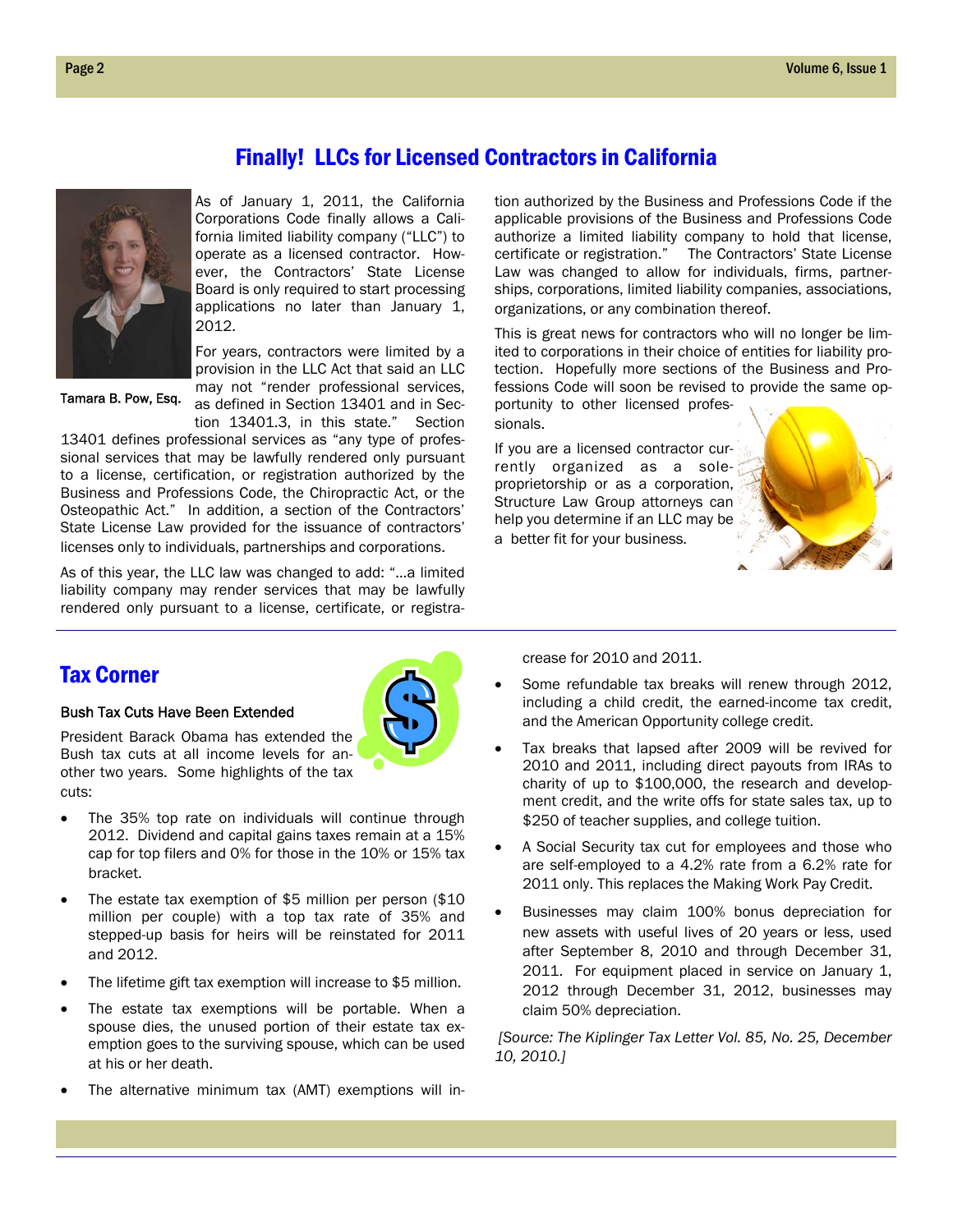

| <b>HOURS</b><br>œ<br><b>THTS</b>             | <b>OVATA</b><br>and he ray<br>DR TEAM<br>PACTER ARM                                                                                                                                                                                                                                                                                                                                                                                                                         |
|----------------------------------------------|-----------------------------------------------------------------------------------------------------------------------------------------------------------------------------------------------------------------------------------------------------------------------------------------------------------------------------------------------------------------------------------------------------------------------------------------------------------------------------|
| <b><i><u>Programmed and</u></i></b><br>−     |                                                                                                                                                                                                                                                                                                                                                                                                                                                                             |
| н                                            |                                                                                                                                                                                                                                                                                                                                                                                                                                                                             |
| <b>Grant</b>                                 | New Rales for California Liveland Liability Permanentials (TLF)                                                                                                                                                                                                                                                                                                                                                                                                             |
|                                              |                                                                                                                                                                                                                                                                                                                                                                                                                                                                             |
|                                              | retail to the Athens Library<br>line PR on any way a trial and accurate we stake transfer a chiesclatte<br>primits in others, downs as if includes. It fift on-size on also a grows and interest.                                                                                                                                                                                                                                                                           |
|                                              | to the strump of the Union Station and<br>Aloud the constitute send and analy 23% this of pop service agreement as<br>proved that any form served or darks accountance and a fire functions, and the service and in each or<br>for text at invariant to an incommunical after traveless. Then lookes are an injurie at an<br>Interfacts counties \$12 mount of the excitation has \$2 bit provides no button that                                                           |
| (408) 441-7500<br>$\sim$<br>u<br>$\sim$<br>× | matrix is lones as controller under the flustees and business out to an as (a) in 1,00 cm.<br>la mo NASCA de la labora Lopestera Laborestera transferir-la contrar la contenentativa<br>William Service in collaboration in a constant of the first state of a condition of the official and a<br>profitable appears) is playing to late. Algebra a failing of a chapter to be privatile<br>a pollo actuale la asterità, statte stituita ini, colari, a chessa del primordo |

We're pleased to announce the launch of our new legal blog: San Jose Business Lawyers Blog. Making its debut this winter, the blog is an information counterpart to the SLG website and provides readers with interesting posts dealing with legal issues on entity formations, mergers and acquisitions, and business and employment law. Come check out our

blog: at www.sanjosebusinesslawyersblog.com.

Some recent posts include:

- Separate Your Business Enterprises for Maximum Liability Protection
- Mergers and Acquisitions The Importance of Good Company Records



It's a girl! Structure Law Group, LLP has a new member to welcome to our family. Esther Brumleve gave birth to her second child, daughter Kiera Olivia Brumleve, on January 7, 2011. Esther is currently on maternity leave. Congratulations to Esther and her family!





### Real Estate Corner Real Estate Corner Real Estate Corner **Indian Important Updates**

### Plan to Buy and "Flip" Property?

A Reminder:

The Tax Court recently confirmed the rule that individuals who bought prop-

erties and then sold them, usually within two to three months, are considered dealers in real estate and must treat their profits from sales as ordinary income for tax purposes, not as offsets to capital losses. *[Source: The Kiplinger Tax Letter Vol. 85, No. 26, December 22, 2010]* 

### Residential and Commercial Property Landlords

New Filing Requirements in 2011:

Beginning this year, rental property landlords must report to the IRS payments of \$600 or more made to each individual or business that provides services to their property (with a few exceptions). The landlords must file Form 1099-MISC by January 31, 2012 or the IRS will impose a penalty for failure to file. Landlords should have service providers (including gardeners, maintenance workers, property managers, and more) complete form W-9 at the time they engage their services.

### LLPs Are Not Just For Architects, Accountants and Lawyers Anymore

Engineers and Land Surveyors may operate as a limited liability partnership effective September 30, 2010

through January 1, 2016. *[Source: Cal. Corp. Code Sect. 16101(6)(A)]* 

### New Standard Mileage Rate for Business Driving

The standard mileage rate for business driving is 51¢ for 2011, up 1¢ from last year. Businesses with four or fewer vehicles can use the allowance, but must reduce the vehicle's basis by 22¢ for depreciation. Parking and tolls are still deductible if you claim the standard rate, but fuel and repairs are not, and you cannot use this allowance if you have depreciated or expensed the vehicle. *[Source: The Kiplinger Tax Letter Vol. 85, No. 25, December 10, 2010]* 

### Small Business Tax Breaks

The tax break for buying stock in certain corporations with assets of \$50 million or less and holding it more than five years has been extended through 2011. *[Source: The Kiplinger Tax Letter Vol. 88, No. 2, January 21, 2011]*